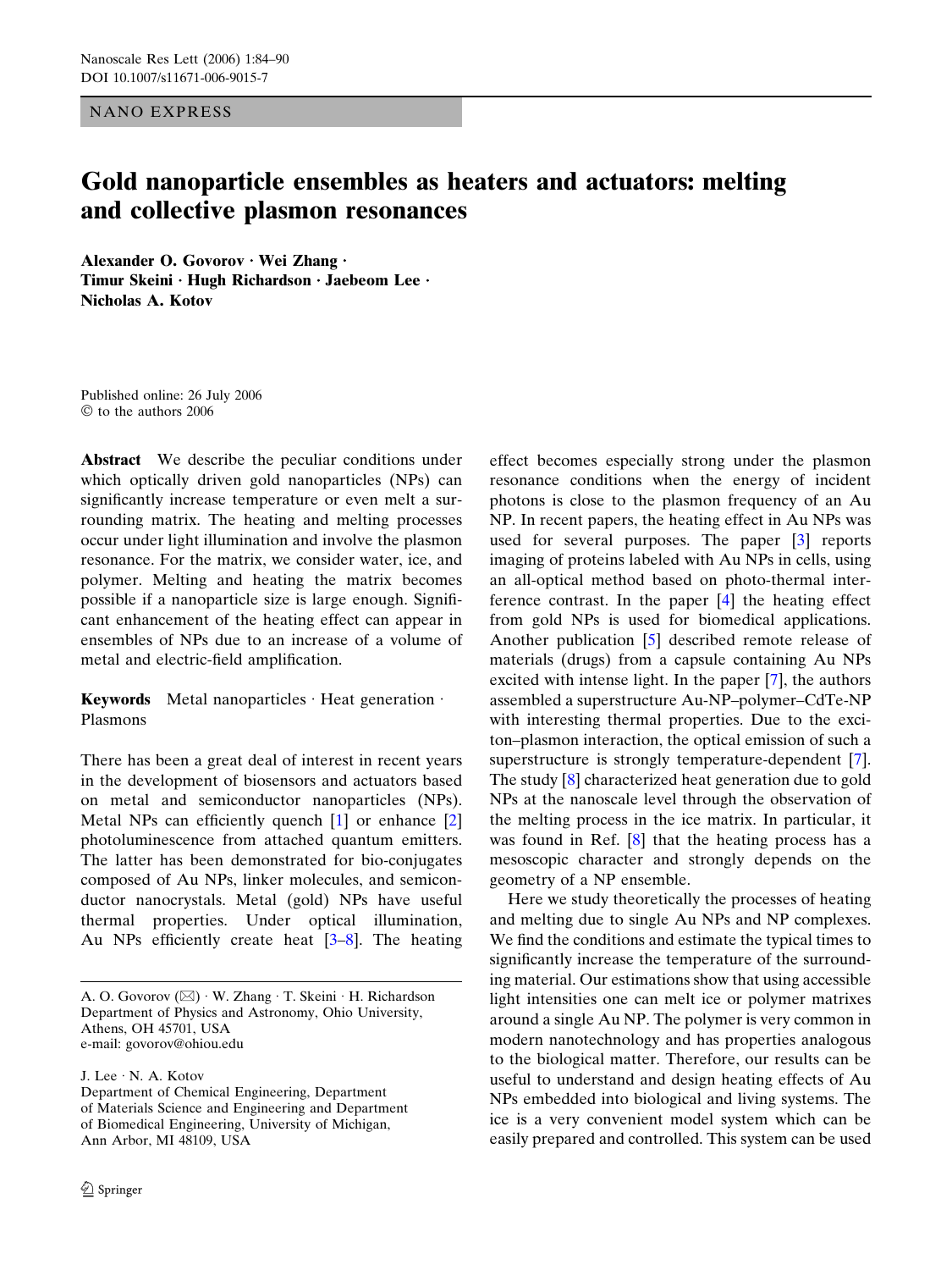to study experimentally mechanisms of heat generation and transfer on nanoscale [\[8](#page-6-0)]. Here, we also describe how to enhance the heating effects. For this, one can use a collection of Au NPs where the heating enhancement can come from the following factors: (1) heat fluxes from different NPs can be added and (2) the light-induced electric field inside a superstructure under certain conditions can be strongly enhanced due to collective plasmon resonances.

#### General equations

In the absence of phase transformations, heat transfer in a system with NPs is described by the usual heat transfer equation:

$$
\rho(\mathbf{r})c(\mathbf{r})\frac{\partial T(\mathbf{r},t)}{\partial t} = \nabla k(\mathbf{r})\nabla T(\mathbf{r},t) + Q(\mathbf{r},t),\tag{1}
$$

where  $T(\mathbf{r},t)$  is temperature as a function of coordinate **r** and time t,  $\rho(\mathbf{r})$ ,  $c(\mathbf{r})$  and  $k(\mathbf{r})$  are the mass density, specific heat, and thermal conductivity, respectively. The local heat intensity  $Q(\mathbf{r},t)$  comes from light dissipation in Au NPs:

$$
Q(\mathbf{r},t) = \langle \mathbf{j}(\mathbf{r},t) \cdot \mathbf{E}(\mathbf{r},t) \rangle_t = -\frac{1}{2} \text{Re} \left[ i\omega \frac{\varepsilon(\mathbf{r}) - 1}{4\pi} \tilde{\mathbf{E}}(\mathbf{r}) \tilde{\mathbf{E}}^*(\mathbf{r}) \right],
$$
\n(2)

where  $\mathbf{j}(\mathbf{r},t)$  is the current density,  $\mathbf{E}(\mathbf{r},t) =$ Re  $[\tilde{\mathbf{E}}(\mathbf{r}) \cdot e^{-i\omega t}]$  is the resulting electric field in the system, and  $\varepsilon(\mathbf{r})$  is the dielectric constant. Here we assume that the system is excited with the external laser field  $\mathbf{E}_0(t) = \text{Re}[\tilde{\mathbf{E}}_0(t) \cdot e^{-i\omega t}]$ . If light is turned on at  $t = 0$ , the light intensity is given by  $I(t) = I_0 = c \mathbf{E}_0^2 \sqrt{\epsilon_0} / 8\pi$  for  $t > 0$  and 0 at  $t < 0$ . Here  $\epsilon_0$ is the dielectric constant of matrix.

# Heating of water due to a single NP

We first consider a single spherical NP of radius  $R_{\text{NP}}$ and dielectric constant  $\varepsilon_m(\omega)$  (see inset in Fig. 1b). For this case, the time-dependent solution of Eq. 1 is known [[6,](#page-6-0) [9\]](#page-6-0). In the limit  $t \to \infty$ , the temperature distribution outside the NP is given by a simple equation:

$$
\Delta T(\mathbf{r}) = \frac{V_{\rm NP} Q}{4\pi k_0} \frac{1}{r} (r > R_{\rm NP}),\tag{3}
$$

where  $k_0$  is the thermal conductivity of water. The rate of heat dissipation  $Q$  depends on the induced electric field inside Au NP and is given by the equation



Fig. 1 Calculated temperature increase at the surface of Au NP in the water as a function of wavelength (a) and illumination power (b). The graph (b) is given at the plasmon peak wavelength. A matrix is the water with  $\varepsilon_0 = 1.8$ . Inset: spatial distribution of temperature at different times

$$
Q = -\mathrm{Re}\left[i\omega \frac{\varepsilon(\mathbf{r}) - 1}{8\pi} \mathbf{E}_0^2 \left| \frac{3\varepsilon_0}{2\varepsilon_0 + \varepsilon_m}\right|^2\right].
$$

To calculate the local heat  $Q$ , we used the equation  $\mathbf{E}(\mathbf{r}) = [3\varepsilon_0/(2\varepsilon_0 + \varepsilon_m)]\mathbf{E}_0$  for  $r < R_{\text{NP}}$  [[10\]](#page-6-0). The maximum temperature increase occurs at  $r = R_{\text{NP}}$ :

$$
\Delta T_{\text{max}}(I_0) = \frac{R_{\text{NP}}^2}{3k_0} \text{Re}\left[i\omega \frac{1 - \varepsilon(\mathbf{r})}{8\pi} \left| \frac{3\varepsilon_0}{2\varepsilon_0 + \varepsilon_m} \right|^2 \right] \frac{8\pi \cdot I_0}{c\sqrt{\varepsilon_0}},\tag{4}
$$

where  $I_0$  is the light intensity inside the matrix. Figure 1 shows calculated  $\Delta T_{\text{max}}(I_0, R_{\text{NP}})$  using the dielectric constant of bulk Au [[11\]](#page-6-0). We see from Eq. 4 that in order to achieve a visible heating effect of a few K for typical light fluxes  $10^3 - 10^6$  W/cm<sup>2</sup>, one should use NPs of relatively large radius ( $\geq 10$  nm). The flux  $2.10^5$  W/cm<sup>2</sup> corresponds to the laser power of 25 mW and the laser spot diameter of  $4 \mu m$ . The time dynamic of heating for the case of water and Au NP is relatively fast. At time  $t \approx 10$  ns the temperature  $\Delta T(r = 0)$  rises to  $\Delta T_{\text{max}}/2$  (see inset of Fig. 1a). This characteristic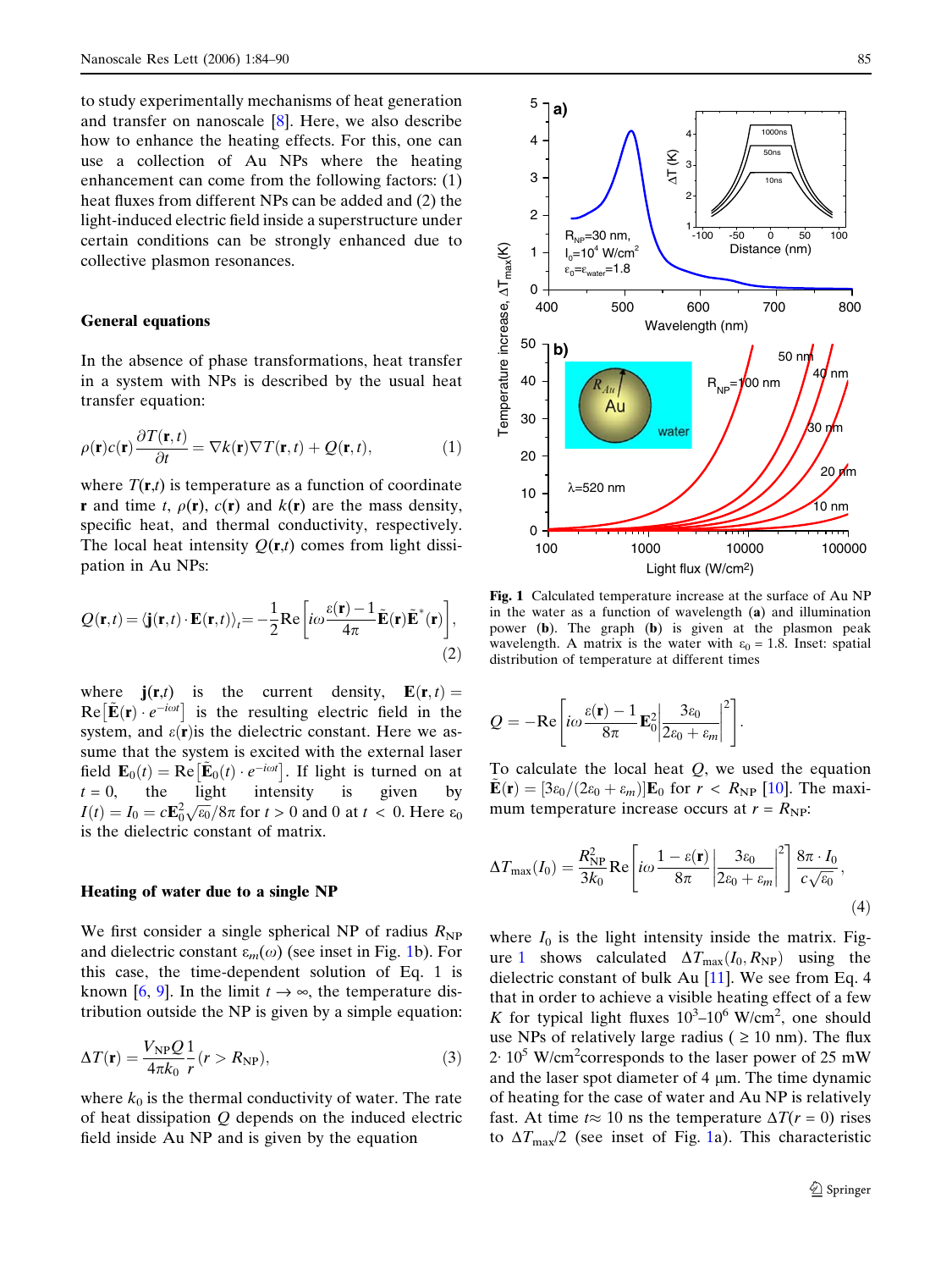time can be estimated as  $t = \tau_0 = R_{\rm NP}^2 (c_0 \rho_0 / k_{t0}) \approx 6 \text{ ns}$ for  $R_{NP}$ =30 nm. For  $t \gg \Delta t_{Au}$ , we can obtain an useful asymptotic formula:

$$
\Delta T_{\max}(t, I_0) = \Delta T_{\max}(I_0) \left[1 - \frac{1}{\sqrt{\pi t/\tau_0}}\right].
$$

We note that the thermal diffusion time in the gold NP,  $\Delta t_{\rm Au} = R_{\rm NP}^2/K_{\rm Au}$ , is much shorter than that in the water. Here  $K_{\text{Au}} = k_t \frac{A_u}{C_{\text{Au}}} \rho_{\text{Au}}$  is the thermal diffusivity of gold.

# Melting of ice matrix due to a single NP

Heat flowing from an optically driven Au NP can melt the matrix. In this case, the matrix around the NP becomes inhomogeneous in space and is described by the dielectric constant  $\varepsilon_0(\mathbf{r})$  and thermal conductivity  $k_0(\mathbf{r})$ . In the case of infinite matrix, our model should now include a spherical shell of liquid around the NP (Fig. 2a). For the three regions (Au, liquid, and solid), we obtain the following stationary solutions  $(t \rightarrow \infty)$ :

$$
\Delta T_{\text{Au}}(r) = A - \frac{Q \cdot r^2}{6k_{\text{Au}}}, \quad \Delta T_{\text{liquid}}(r) = B + \frac{C}{r},
$$
  

$$
\Delta T_{\text{solid}}(r) = \frac{D}{r},
$$
 (5)

where  $A,B,C$ , and  $D$  are unknown coefficients. Temperature and energy flux,  $k_t(r)$  dT(r)/dr, at the interfaces should be continuous. From these boundary conditions we obtain expressions for the coefficients in Eq. 5. For example,  $D = \frac{QR_{\text{Au}}^3}{3k_{\text{solid}}}$ . To find the position of the solid–liquid boundary  $(R_b)$ , we have to solve the equation:  $\Delta T(r) + T_0 = T_{trans}$ , where  $T_0 = T(r \rightarrow \infty)$  is the equilibrium temperature of matrix and  $T_{trans}$  is the phase transition temperature. Then, we obtain:

$$
R_{\rm b} = \frac{D}{T_{\rm trans} - T_0} = \frac{QR_{\rm Au}^3}{3k_{\rm solid}(T_{\rm trans} - T_0)}.
$$

Figure 2b shows calculated spatial distribution of temperature for the case of ice matrix at  $T_0 = -2$ °C. The inset of Fig. 2b includes the data for the water–ice boundary  $(R_b > 30 \text{ nm})$ . Melting occurs for  $Q > Q_{\text{melting}}$ ; this condition can also be written as  $R_b > R_{Au}$  or  $\frac{QR_{Au}^2}{3(T_{trans}-T_0)} > k_{solid}$ . In other words, heat generated by the NP should exceed heat diffusion in the ice. For the given parameters, melting occurs at light fluxes  $I_0 > 1.3 \cdot 10^4$  W/cm<sup>2</sup>. The parameters of the ice–water matrix are the following:  $T_{trans} = 0$ °C,  $k_{t, \text{water}} = 0.6 \text{ W/mK}$ , and  $k_{t, \text{ice}} = 1.6 \text{ W/mK}$ .



Fig. 2 (a) Model of Au NP and melted ice matrix. (b) Calculated temperature as a function of coordinate. Inset: the radius of water–ice interface as a function of the light flux. A matrix is described with  $\varepsilon_{\text{water}} \approx \varepsilon_{\text{ice}} = \varepsilon_0 = 1.8$ .

In the next step we are going to estimate the time to melt ice around a NP. For this, we calculate the amount of heat needed to melt ice and increase its temperature. The time to establish steady state within the volume  $0 < r < R_{\text{max}}$ can be estimated as

$$
\Delta t_{\text{melting}} = \frac{1}{V_{\text{NP}}Q} \Biggl\{ c_{\text{Au}} \rho_{\text{Au}} \int_{\text{Au}} \Delta T_{\text{Au}}(r) dV \n+ L_{\text{ice}} \rho_{\text{ice}} V_{\text{ice}} + c_{\text{ice}} \rho_{\text{ice}} (T_{\text{trans}} - T_0) V_{\text{ice}} \n+ c_{\text{w}} \rho_{\text{w}} \int_{\text{water}} \Delta T_{\text{w}}(r) dV + c_{\text{ice}} \rho_{\text{ice}} \int_{\text{ice}, R_{\text{b}} < r < R_{\text{max}}} \Delta T_{\text{ice}}(r) dV \Biggr\},\n\tag{6}
$$

where  $V_{\text{ice}}$  is the volume of melted ice. Note that the upper limit  $r = R_{\text{max}}$  should be kept finite since the integral is not converging. We will choose  $R_{\text{max}}$  large enough so that  $R_{\text{max}} > R_{\text{b}}$ . This insures us that the melting process is accomplished at  $t < \Delta t_{\text{melting}}$  and simultaneously the steady state is established in the spatial region  $r < R_{\text{max}}$ . The time  $\Delta t_{\text{melting}}$  is relatively long because of a large latent heat needed to melt ice.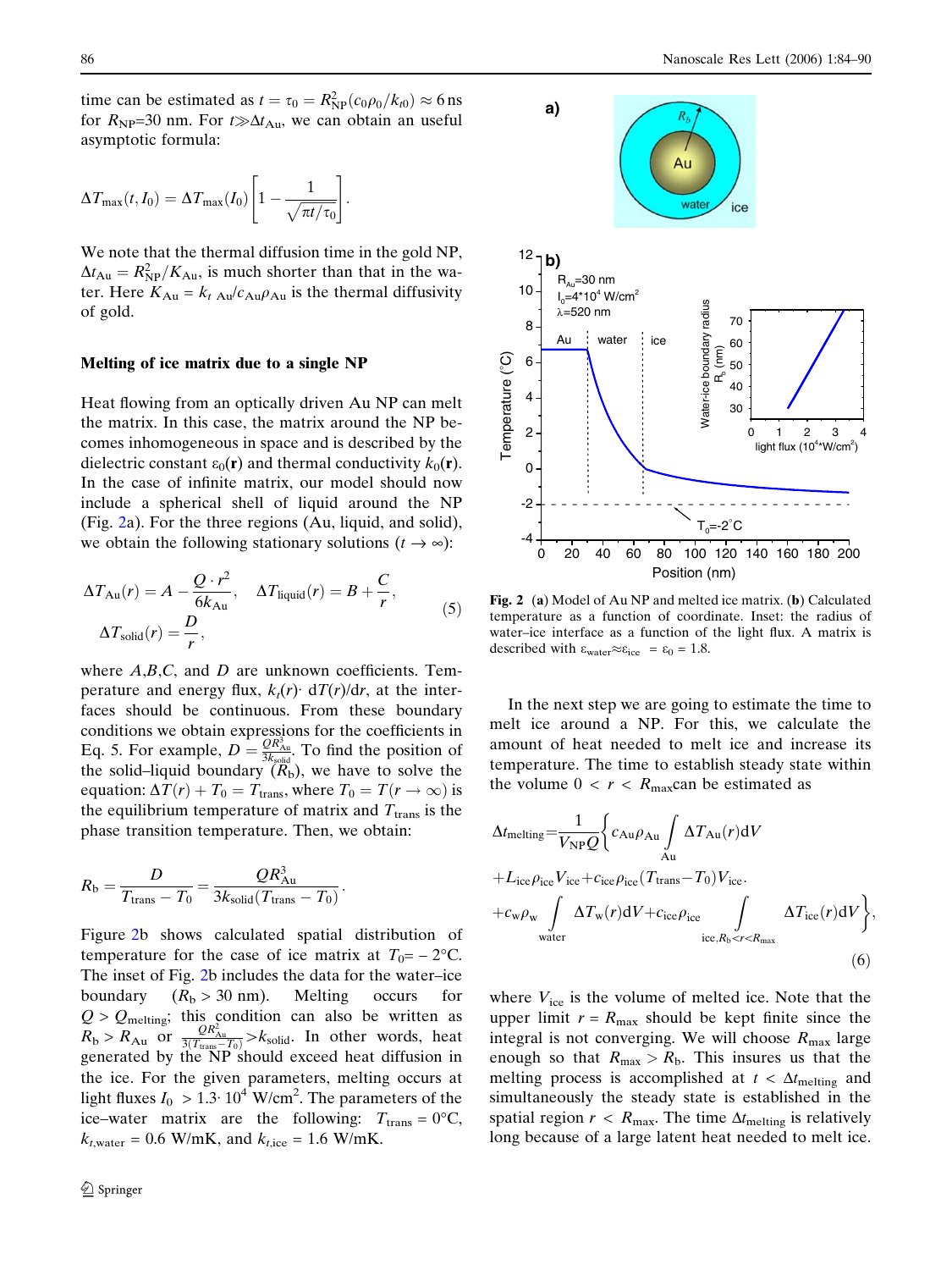This time  $\Delta t_{\text{melting}}$  is much longer than the characteristic heat-diffusion times,  $R_i^2/K_i = R_i^2 \cdot (\rho_i c_i/k_i)$ , in metal, ice, and water:  $\Delta t_{\text{metal}} = (30 \text{ nm})^2/K_{\text{Au}} \approx 7 \text{ ps},$  $\Delta t_{\text{ice}} \approx (40 \text{ nm})^2$ / $K_{\text{ice}} \approx 2 \text{ ns}$ ,  $\Delta t_{\text{water}} \approx (40 \text{ nm})^2$ / $K_{\text{water}} \approx$ 10 ns. For  $R_{\text{max}} = 100$  nm, the times  $\Delta t_{\text{melting}}$  estimated from Eq. 6 are in the sub-ms-range in the regime of plasmon resonance ( $\lambda \approx 500$  nm).

#### Melting of a polymer shell due to a single Au NP

We now consider an Au NP covered with polymer (Fig. 3a). In this system, heat released from the Au NP can melt the polymer coating. First we are going to consider a model of thin polymer shell including one monolayer of molecules. As an example we describe melting of one monolayer of the PEG polymer; this polymer was used to assemble Au-NP complexes in Ref. [[7\]](#page-6-0). The linear size of such polymer changes



Fig. 3 (a) Model of Au NP covered with a polymer shell. Emission of an attached semiconductor (CdTe) NP can change as the polymer size melts. This is an example of an actuator. (b) Calculated radius of polymer shell as a function of light intensity;  $T_0 = 20$ °C,  $k_{Au} = 318$  W/mK,  $k_{water} = 0.6$  W/mK, and  $k_{\text{polymer}} = 0.2 \text{ W/mK}$ . Inset: Temperature as a function of coordinate for a given light intensity

rapidly in the temperature region  $20-60^{\circ}$ C [[12\]](#page-6-0) due to the conformation transition and we will approximate its linear size as  $d_{\text{polymer}} = 3 \text{ nm} + (T - 30^{\circ})/30^{\circ}$ . This formula gives 1.3 nm change of polymer length as temperature increases from  $20^{\circ}$ C to  $60^{\circ}$ C. For this problem, we can apply the formulas (5) and find the position of the polymer–water interface as a function of light flux:

$$
R_{\rm b} = R_{\rm Au} + d_{\rm polymer}[T(R_m)],\tag{7}
$$

where  $R_m = R_{Au} + d_{\text{polymer}}/2$ . To write the above equation we assumed that the polymer ''feels'' an averaged temperature equal to the temperature in the middle of the polymer shell at the position  $r = R_m = R_{Au} + d_{\text{polymer}}/2$ . The closed equation for  $R_b$ becomes

$$
R_{\rm b} = R_{\rm Au} + d_{\rm polymer} [T_0 + B(R_{\rm b}) + \frac{C(R_{\rm b})}{R_{\rm Au} + \frac{R_{\rm b} - R_{\rm Au}}{2}}].
$$
 (8)

In Fig. 3 we show a calculated radius of polymer shell  $R<sub>b</sub>$  as a function of light intensity. These data demonstrate that the Au-NP with a polymer shell can be used as an actuator. Assume now that a CdTe NP is attached to the polymer shell, as it was realized experimentally in recent paper [\[7](#page-6-0)]. The intensity of photoluminescence (PL) and energy-dissipation rate of CdTe NP strongly depend on the distance between the CdTe NP and the Au surface. In Ref. [\[7](#page-6-0)], it was found that the intensity of PL decreases with the distance  $R<sub>b</sub>$ and can be approximated by a simple formula  $A + B/R_{\text{CdTeV}}^6$ , where the position of the CdTe NP with respect to the center of Au NP. Regarding nonradiative energy losses of exciton in a CdTe NP, it is known that, for the dipole–surface interaction, the energy-dissipation rate decreases as  $1/d_{\text{polymer}}^4$  [[13\]](#page-6-0). Since the polymer size increases with the light intensity via the heating mechanism, PL spectra of the CdTe– polymer–Au complex can strongly change with intensity of light. A similar mechanism was recently involved to explain the data of Ref. [[7\]](#page-6-0). In particular, the authors of Ref. [[7\]](#page-6-0) varied periodically temperature and observed a periodic variation of PL emission from the CdTe–polymer–Au complex. If the heating effect is induced by light pulses, the size of polymer and the emission of CdTe NP can be changed in time. For the thermal diffusion time in such a complex, we obtain  $R_{\text{Au}}^2(\rho_{\text{polymer}}c_{\text{polymer}}/k_{\text{polymer}}) \approx 5 \text{ ns.}$  To make the above estimate, we used the typical parameters of polymers from Refs. [[14\]](#page-6-0) and [[15\]](#page-6-0):  $L_{\text{polymer}} = 200 \text{ KJ}$ / kg,  $\rho_{\text{polymer}} = 1000 \text{ kg/m}^3$ ,  $c_{\text{polymer}} = 1000 \text{ kJ/kg K}$ , and  $k_{\text{polymer}} = 0.2 \text{ W/mK}.$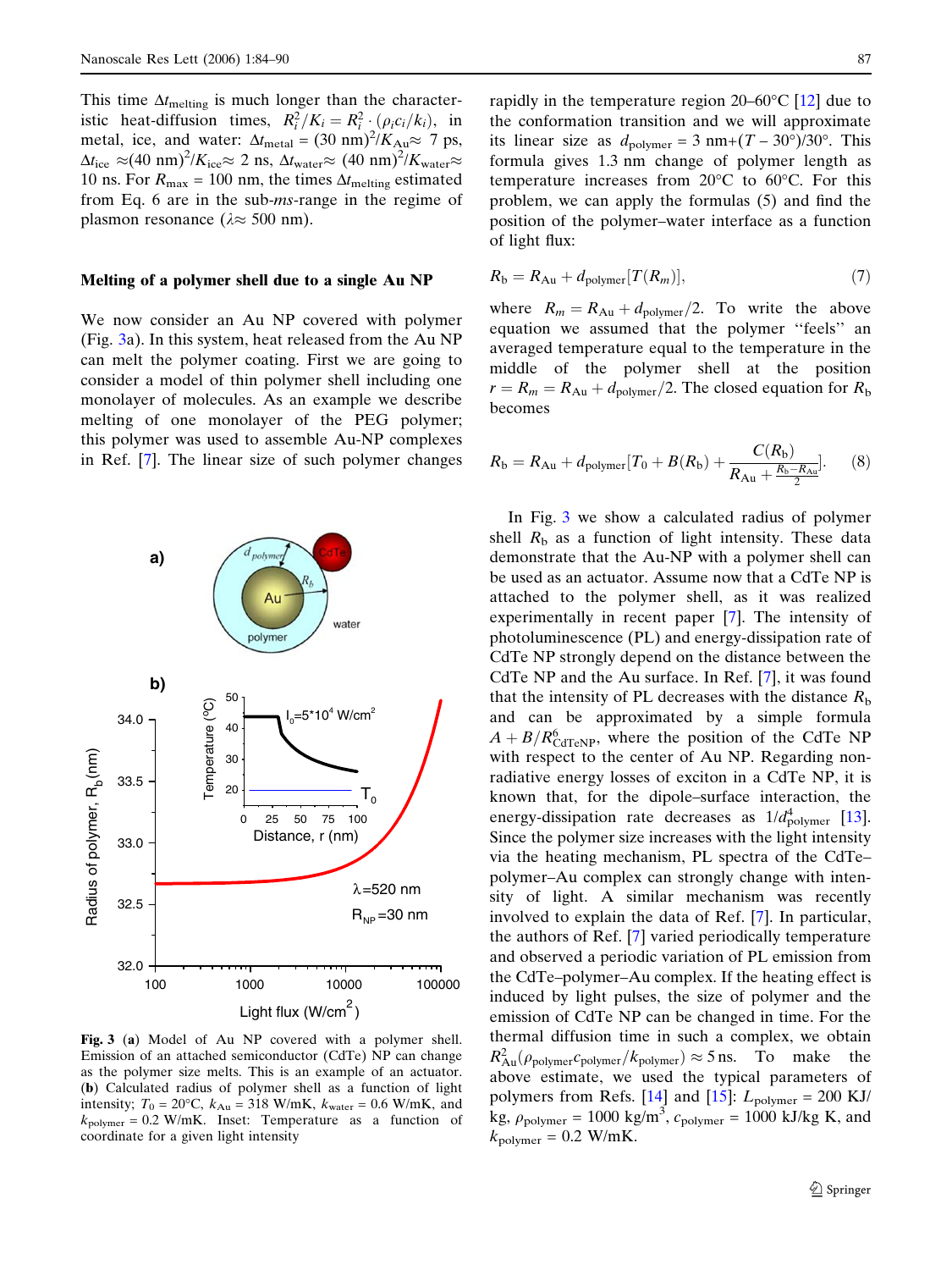In the next step, we consider an Au NP with a thicker polymer shell. In this case, we can introduce two phases in the polymer shell, melted and non-melted. These phases are shown in inset of Fig. 4 as phases I and II. Again we write equations for  $\Delta T_i(r)$  for each spherical shell and apply the boundary conditions at each interface. The radii of the interfaces  $(R_b \text{ and } R_p)$ should be found from the equations:

$$
\Delta T(R_{\rm b}) + T_0 = T_{\rm trans},
$$
  
\n
$$
(R_{\rm p0}^3 - R_{\rm Au}^3) \rho_{\rm pII} = (R_{\rm b}^3 - R_{\rm Au}^3) \rho_{\rm pI} + (R_{\rm p}^3 - R_{\rm b}^3) \rho_{\rm pII},
$$
\n(9)

where  $R_{p0}$  is the polymer outer radius for the nonmelted phase and  $\rho_{\text{pI(II)}}$  are the polymer densities. The first equation describes the boundary between phases I and II. The second comes from conservation of total number of molecules in the polymer shell and includes the polymer densities,  $\rho_{\text{pI}}$  and  $\rho_{\text{pII}}$ . The melted polymer has typically a smaller density and therefore the size of the polymer shell increases as polymer melts. The size of polymer as a function of light intensity is show in Fig. 4. Again we observe that the polymer size increases with increasing light intensity. The times to melt the polymer lie in the *ms*-regime.

In the end of this section, we should also note that the heating effect from the Au NP coated with a polymer can be stronger than that in water because



Fig. 4 Calculated outer radius of polymer shell as a function of light intensity;  $k_{Au} = 318 \text{ W/mK}, k_{water} = 0.6 \text{ W/mK}, \text{ and}$  $k_{\text{polymerI}} = k_{\text{polymerII}} = 0.2 \text{ W/mK. Inset: Model of Au NP with}$ a partially melted polymer shell

polymers may have smaller heat conductivities and heat transfer from the Au-NP becomes reduced.

### Heating in an ensemble of NPs

Au NPs can be assembled. For example, the paper [\[2](#page-6-0)] reports assembly of Au NPs and CdTe nanowires in cylindrical complexes where Au NPs play a role of photonic amplifier. Putting several Au NPs together can result in stronger enhancement of thermal effects since heat fluxes from individual NPs can be added. If the distance between NPs is larger than their size, we can treat NPs as point-like sources of heat. Then, the heat source in the thermal equation (1) can be written as

$$
Q(\mathbf{r},t)=\sum_{n}q_{n}(t)\delta(\mathbf{r}-\mathbf{r}_{n}),
$$

where the coefficients  $q_n(t)$  describe the heat produced by the  $n-Au$  NP. The thermal state of the system will approach the steady-state solution of Eq. 1 for times  $t \gg l/K_{\text{matrix}}$ , where l is the size of the NP complex and  $K_{\text{matrix}}$  is the thermal diffusivity of the matrix. For typical parameters of polymers and  $l = 1000$  nm = 1 µm, we obtain an estimate  $l/K_{\text{matrix}} \approx$  $5 \mu s$ . This estimate tells us that the thermal enhancement in a 1  $\mu$ m superstructure can be achieved with laser pulses longer than  $5 \mu s$ . In a superstructure of size l, the temperature can be estimated by an integral:

$$
\Delta T_{\text{tot}}(\mathbf{r}) = \sum_{n} \frac{q_n}{4\pi k_0} \frac{1}{|\mathbf{r} - \mathbf{r}_n|} \approx \frac{q_0}{4\pi k_0} \int\limits_{V} \frac{D(\mathbf{r})}{|\mathbf{r} - \mathbf{r}'|} \, \mathrm{d}^3 \mathbf{r}',
$$

where  $D(r)$  is the spatial density of identical NPs with  $q_n = q_0$ . For the temperature inside a superstructure of arbitrary dimensionality  $m$ , we obtain estimates in the limit  $N_{\rm NP}^{1/m} \gg 1$ :

$$
\Delta T_{\text{tot}}(\mathbf{r}) \approx \Delta T_{\text{max},0} \frac{R_{\text{Au}}}{\Delta} N_{\text{NP}}^{\frac{m-1}{m}} (m = 2 \text{ and } 3),
$$
  

$$
\Delta T_{\text{tot}}(\mathbf{r}) \approx \Delta T_{\text{max},0} \frac{R_{\text{Au}}}{\Delta} \ln[N_{\text{NP}}](m = 1),
$$

where  $\Delta T_{\text{max}}$ ,0 is the temperature increase at the surface of NP for the case  $N_{\text{NP}} = 1$ ; this temperature is given by Eq. 4.  $\Delta$  and  $N_{\text{NP}}$  are the average distance between NPs and the total number of NPs in a complex. The index  $m$  is 1, 2, and 3 for the 1D, 2D, and 3D superstructures, correspondingly. We can see from the above estimate that temperature grows with the number of NPs.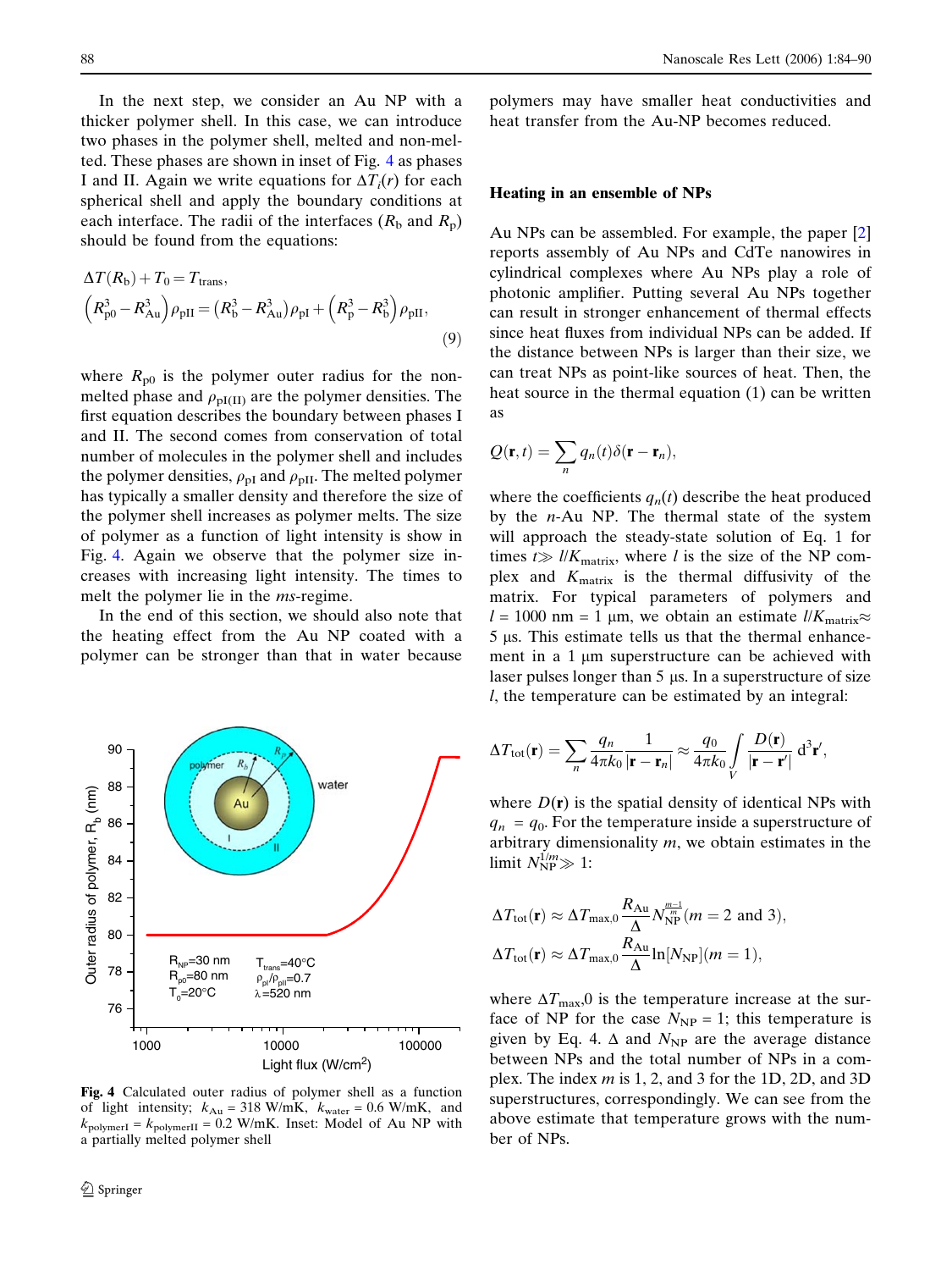We now consider  $N_{\text{NP}}$  nanoparticles on a surface between two mediums, water and substrate. The stationary solution of the heat equation for a NP at the boundary of two mediums is given by Eq. 3 with the substitution  $k_0 \rightarrow \bar{k}_0 = (k_{\text{water}} + k_{\text{substrate}})/2$ . Figure 5 shows calculated temperature in the center of a square array of 16 NPs  $(4 \times 4)$  on the boundary of polymer and water. The distance between NPs is equal to  $\Delta$  = 150 nm and their radii are 30 nm. We can see a strong increase of temperature in the NP complex (red curve in Fig. 5) compared to the case of a single NP (blue curve). Just recently the experimental study [\[8](#page-6-0)] demonstrated that the amount of generated heat becomes strongly increased in the NP complexes composed of several Au NPs.

# Electric-field enhancement in the NP system

Au NPs also interact through the electric fields. At large distances, the interaction is dipole–dipole; at small distances, it has a multipole character. Now we examine what happens with heat produced by two Au NPs interacting via Coulomb fields. In this paper, we will neglect the retardation effects; the latter is valid if the size of a system is less than the photon wavelength. Heat realized by the system per unit time is given by

$$
Q_{\text{tot}}(\mathbf{r},t) = -\frac{1}{2} \text{Re} \left[ i \omega \frac{\varepsilon_{\text{Au}}(\omega) - 1}{4\pi} \right] \sum_{n=1,2} \int_{V_n} \tilde{\mathbf{E}}(\mathbf{r}) \tilde{\mathbf{E}}^*(\mathbf{r}) d^3 \mathbf{r},
$$

where the summation is taken over two NPs with  $n = 1$ and 2. For numerical calculations of electric field, we used the method of multipole expansion of surface



Fig. 5 Calculated temperature increase in the center of a square array of 16 NPs  $(4 \times 4)$  on the boundary of polymer and water. Inset: Model of Au NP complex

charges on NPs  $[16]$  $[16]$ . For the matrix, we assume a polymer with dielectric constant  $\varepsilon_0 = 2.3$ . We see in Fig. 6 that the total heat of two interacting NPs depends on the polarization of light. If the electric field of incident light is polarized along the ''molecular'' axis (x), the total heat is increased. In the cases  $E_0$ lly and  $\mathbf{E}_0$ ||**z**, the heat is reduced. This result shows that the heating effect can be enhanced or suppressed due to the inter-NP Coulomb interaction.

A random system of NPs can have ''hot'' spots where the electric field and heating intensity are greatly enhanced. A similar situation was observed in the classical experiments on surface enhanced Raman scattering (see e.g. [\[17](#page-6-0)]). The effect of hot spots can be used to create very strong heating in certain parts of a NP superstructure. One example is a system of three NPs shown in the inset of Fig. [7](#page-6-0). Two large NPs ( $n = 1$ ) and 2) play a role of amplifiers, whereas a smaller NP  $(n = 3)$  is a "heater". The data show that for  $\mathbf{E}_0 || x$ , the heating rate of the NP3 is strongly enhanced whereas for the other configurations it becomes slightly decreased. Such a collective effect of NPs can be used to strongly increase the heating intensity in certain points of a superstructure.

### **Conclusions**

We studied the effect of heating in the system composed of Au NPs, water, ice, and polymer. Au NPs



Fig. 6 Calculated rate of light energy dissipation in the system of two Au NPs for different polarizations of incident photons. We also show the dissipation rate of two NPs in the limit  $\Delta \rightarrow \infty$ . Inset: Geometry of the system